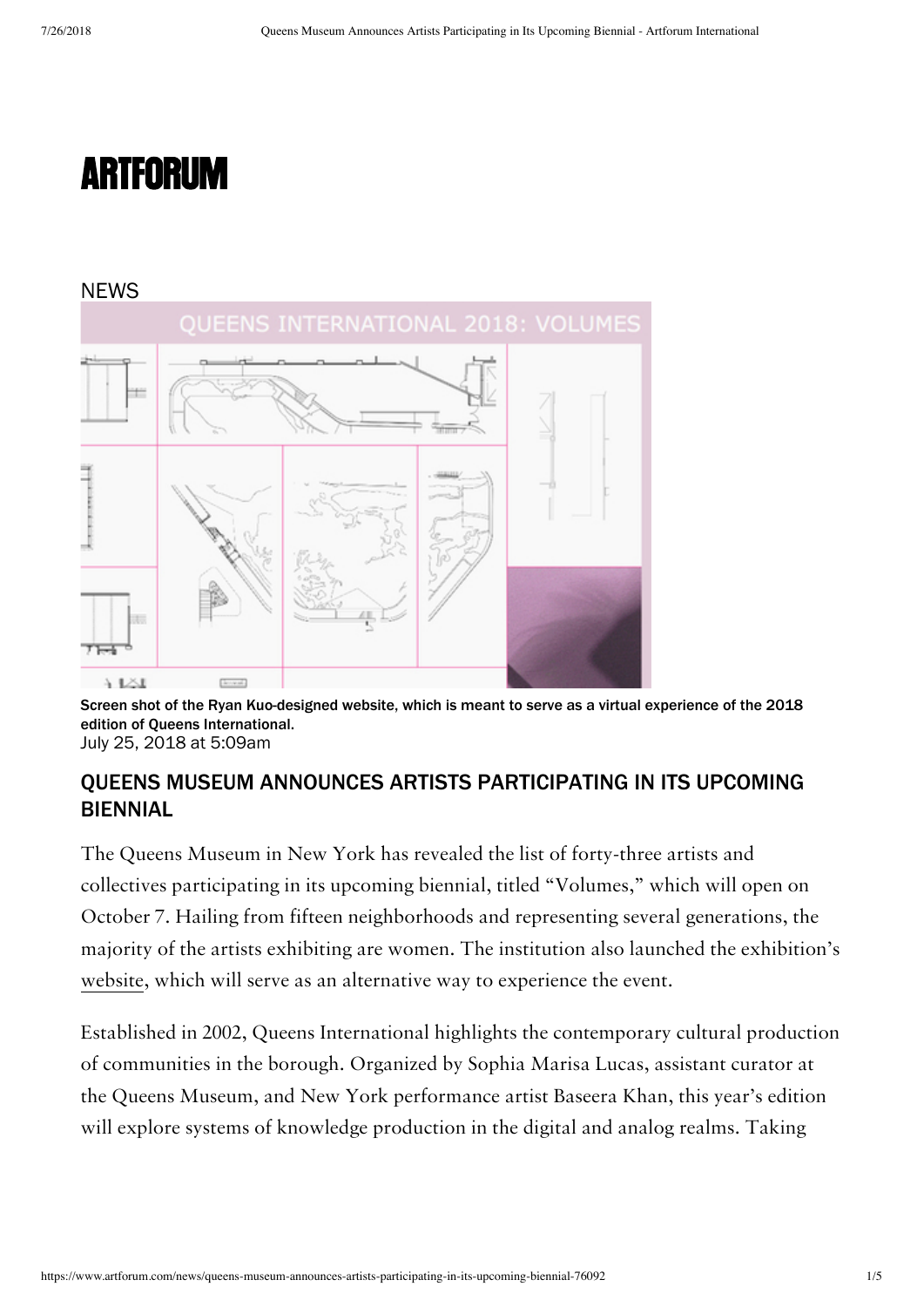inspiration from the historical emergence of the public library and its ability to confront cultural changes brought about by the internet, "Volumes" will focus on the role of artists as "professional non-specialists," who are able to encapsulate our everyday virtual lives.

"Many artworks in the exhibition address the analog and digital, but they aren't about nostalgia vs. the status quo," Lucas said in a statement. "These artists propose analogues within those frameworks, they exacerbate or collapse those distinctions, and conjure opportunities for integration. There is a lot of possibility and speculation, but there is also a specter of pathos and futility. When I first introduced the exhibition in formation to Baseera last winter, she summed it up with this brilliant phrase: 'cheerfully apocalyptic.'"

Designed by artist Ryan Kuo, who is known for addressing organizational hierarchies and information architecture in his works, the exhibition website will serve as a virtual 3D model of the venue that is organized on a 2D plane. The website is intended to be simultaneously serve as an experiential tool and an extension of the ideas within the exhibition.

"Taking 'Volumes' as a cue, the website grid is composed of an HTML table that threatens (but usually fails, thanks to QI 2018's actual voices and bodies) to visually tabulate the data within a universal hierarchy," said Kuo. "The computer tirelessly garbles the text while cutups of the floor plans and animated flythroughs of the virtual galleries give form to truths, half-truths, and algorithmic untruths about the promises of a biennial."

Additionally, for the first time, the Queens Museum is partnering with the Queens Library to present artworks in select library branches.

The full list of participating artists is as follows:

Damali Abrams

Haley Bueschlen

Gabo Camnitzer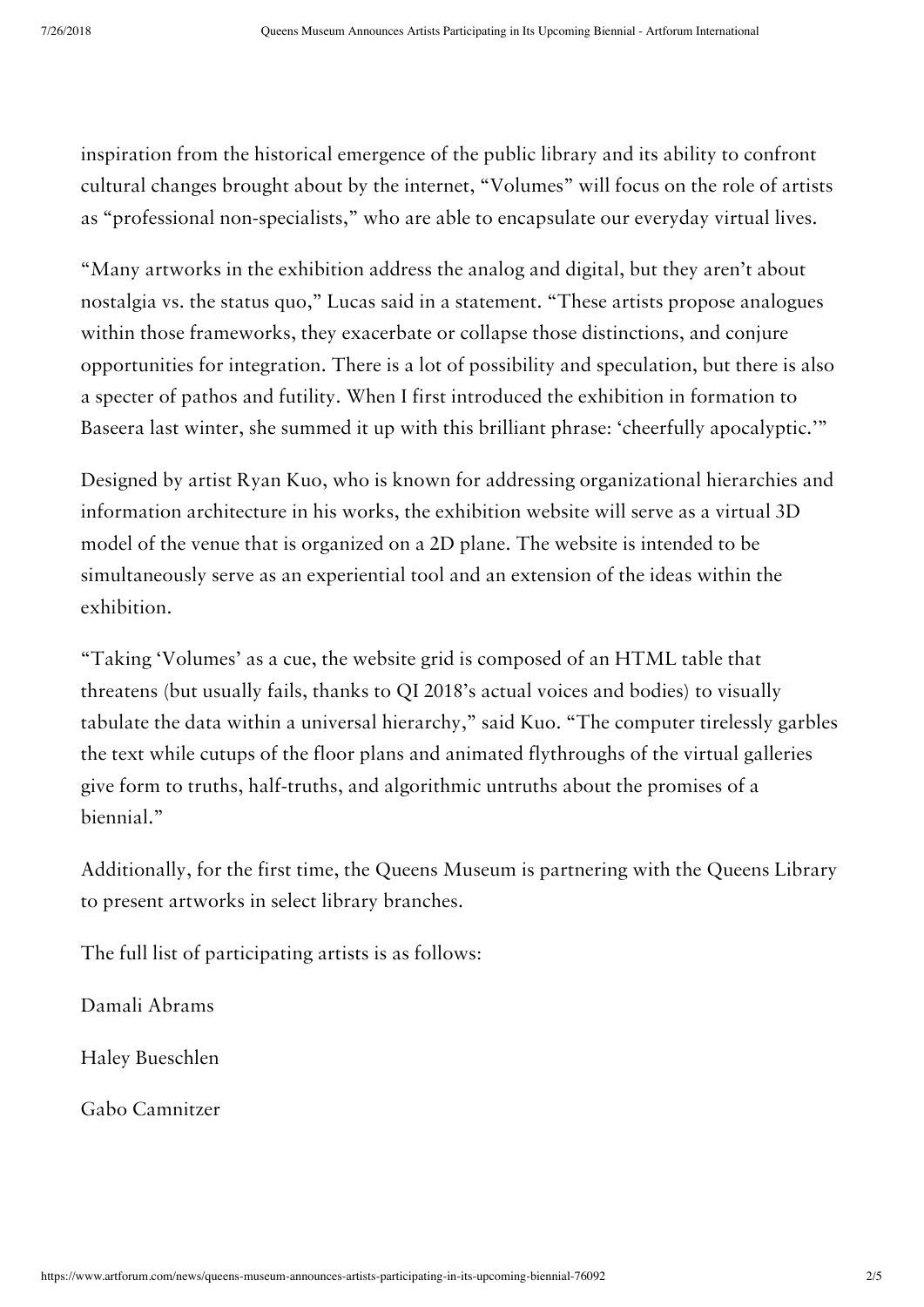| Emmy Catedral |  |
|---------------|--|
|---------------|--|

Camel Collective (Anthony Graves and Carla Herrera-Prats)

Kanad Chakrabarti

Jesse Chun

Oscar Rene Cornejo

Chris Domenick

Brian Droitcour and Christine Wong Yap

ray ferreira

Christina Freeman

Milford Graves

Janet Henry

Camille Hoffman

Kim Hoeckele

Heidi Howard and Liz Phillips

Qiren Hu

Juan Iribarren

Paolo Javier and David Mason

Peter Kaspar

Patrick Killoran

Ernesto Klar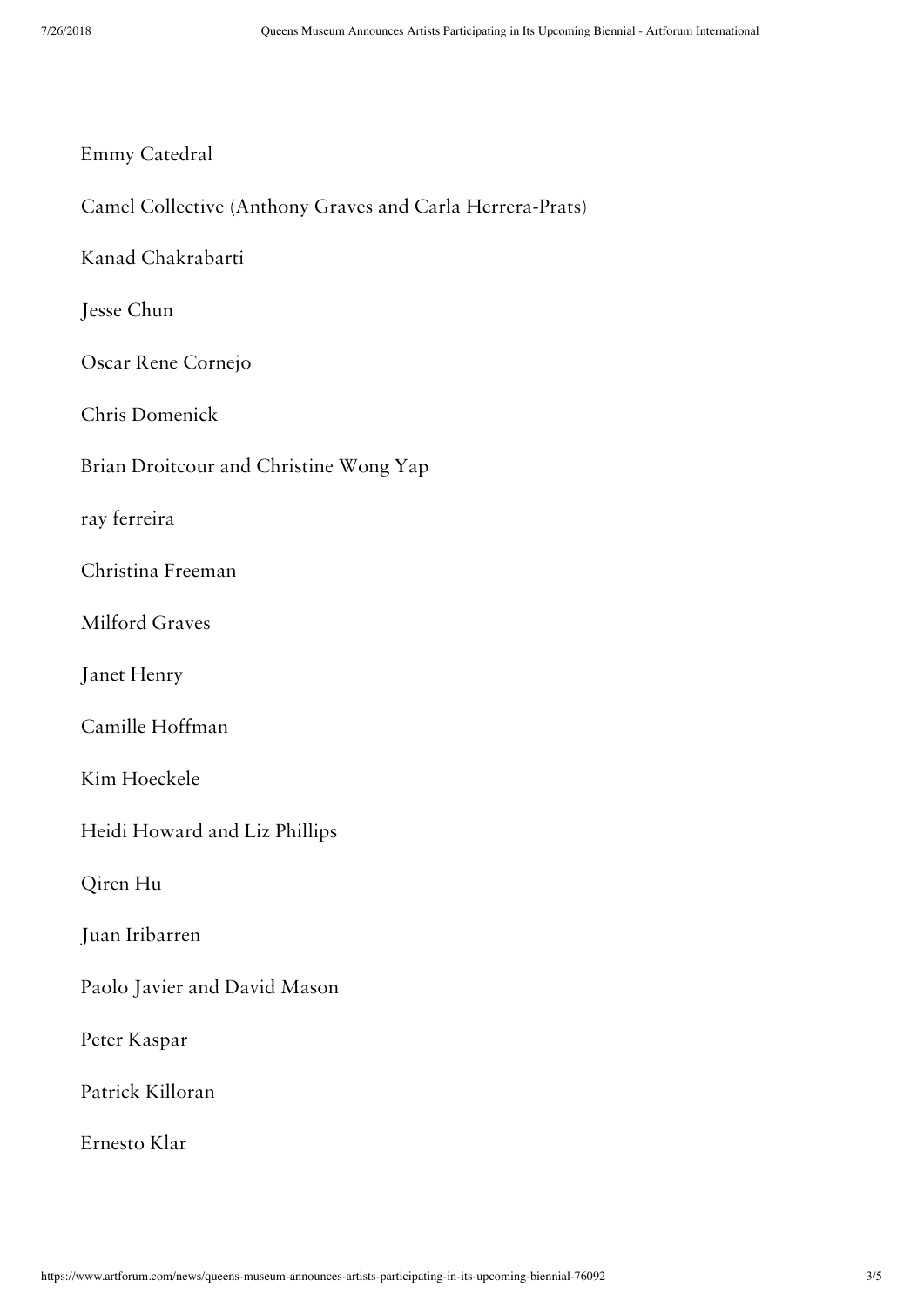| <b>Essye Klempner</b> |  |  |  |
|-----------------------|--|--|--|
|-----------------------|--|--|--|

Mo Kong

Ani Liu

Umber Majeed

Emilio Martinez Poppe

Gloria Maximo

Asif Mian

Wardell Milan

Beatrice Modisett

Arthur Ou

KT Pe Benito

Gabriela Salazar

Raycaster (Ziv Schneider and Shirin Anlen)

Jaret Vadera

Mary A. Valverde

Cullen Washington

Jack Whitten